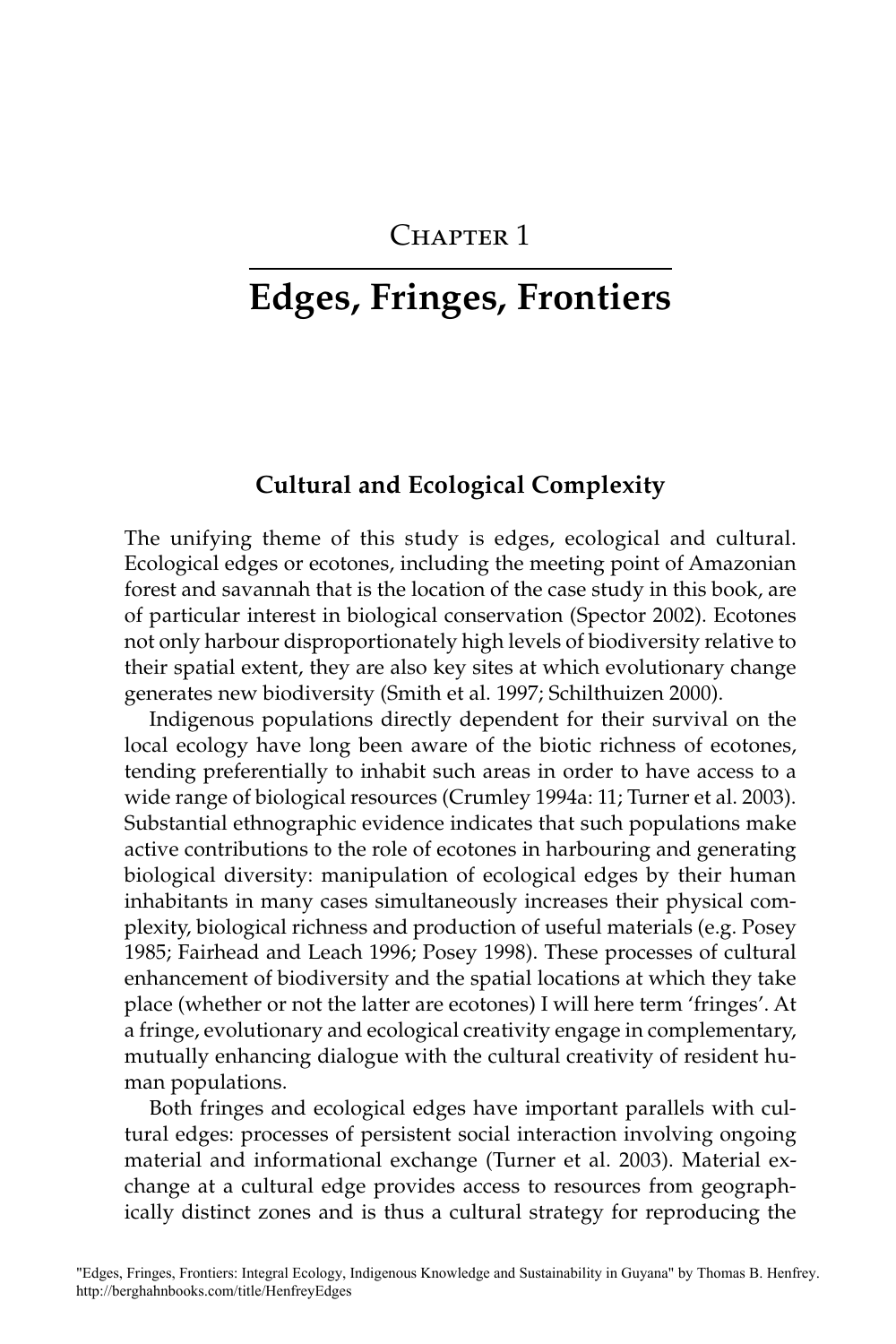advantages of ecotone settlement at non-ecotone sites (Turner et al. 2003). Cultural edges are also sites of informational exchange, and so function as engines of cultural diversity. Transmission of ideas and practices among the groups involved extends the repertoire of environmental knowledge and associated skills available to each. We can conceptually link these common characteristics of ecological and cultural edges in terms of their parallel contributions to enhanced resilience – the capacity to respond creatively in the face of change (Gunderson et al. 2002: 323–25; Walker et al. 2004) – in the ecological, social, and social-ecological systems of which they are a part (Turner et al.  $2003$ ).<sup>1</sup>

As a contrast to cultural edges, I here wish to define cultural frontiers as processes of intercultural encounter in which loss of cultural information on one or more sides leads to an overall reduction in cultural diversity. Again, cultural frontiers have their counterpart in ecological frontiers, the opposite of fringes: processes of cultural manipulation of ecological systems leading to their simplification and loss of biodiversity.

Edges, fringes and frontiers are not fixed, discrete categories, but idealized characterizations of extreme situations: analytical fictions employed in this work as guidelines for the examination of real examples of human ecological and intercultural relations. Any real-world example will combine, in complicated ways, features of edges, frontiers and fringes; the use of these terms cannot act as a substitute for detailed description of specific cases. The theme of the present work, to state it more fully, is an examination of the conditions promoting the formation of fringes and cultural edges, rather than ecological and cultural frontiers.

I have chosen the term 'frontier' as I believe it to be an accurate characterization of the limits, at any point in time, of expansion of the global project that Scott (1998) has referred to as High Modern Capitalism (HMC). These boundaries are themselves neither clear nor discrete: the economic, sociocultural and ecological effects of capitalist relations of production extend far beyond their area of direct political control, in dynamic and complicated patterns (Wolf 1982). Marxian analyses such as Wolf's tend to emphasize the material properties of such boundaries, but they also have subjective features. Scott emphasizes as much with his focus on locally situated knowledge, *metis*, as both the crucial missing ingredient in HMC, and its counterweight (Scott 1998: 309–41; cf. Richards 1985). In this and many other ways, HMC is a cultural project whose advance depends on its ability to capture and constrain imaginative possibilities (Guattari 2000; Kidner 2001; Pretty 2002). As these subjective dimensions are crucial to the argument in this book, I adopt a term that gives them equal emphasis: Babylon, which Gerrard Winstanley used to refer to the corrupt government against which he and the Diggers pitted themselves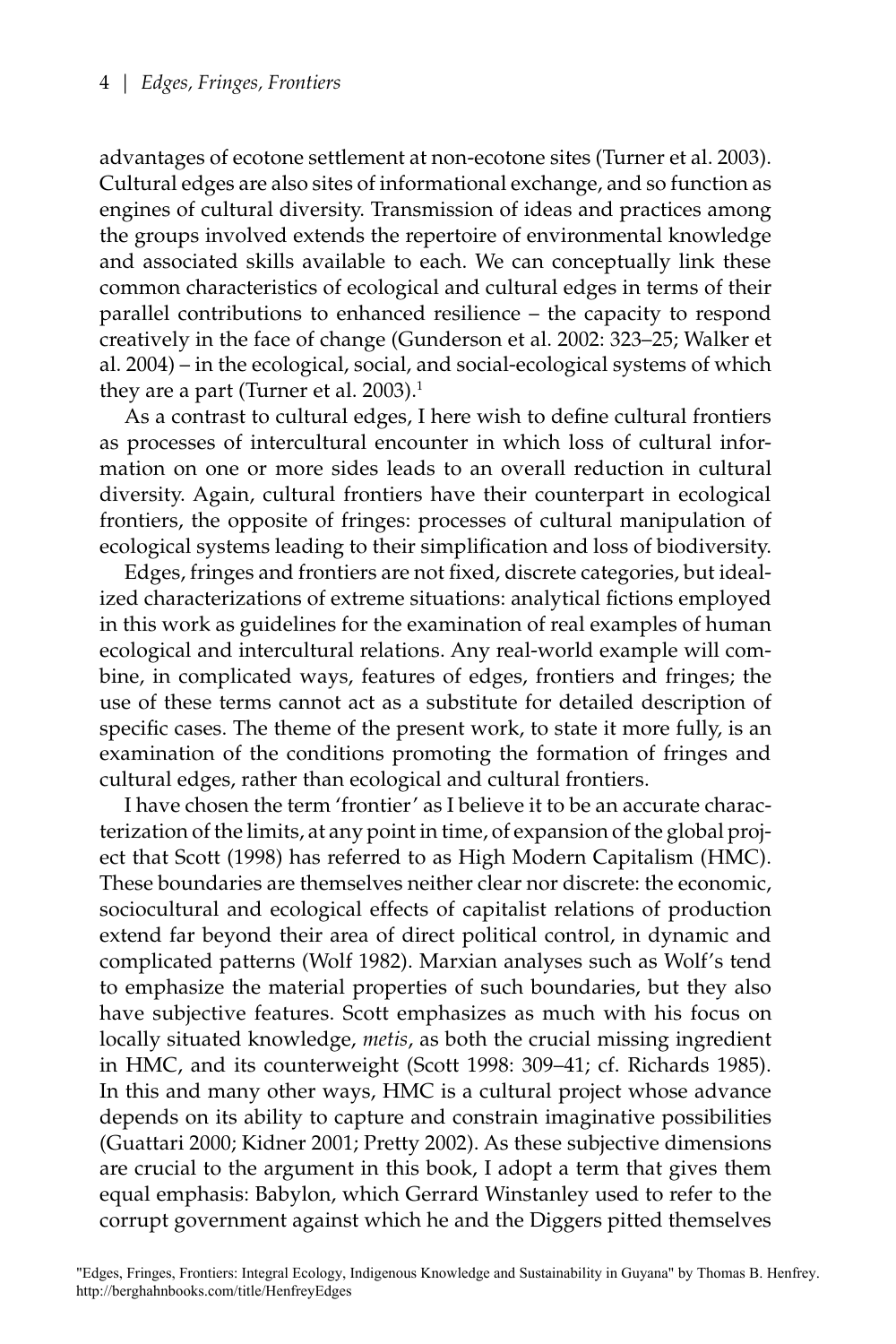in seventeenth-century England (e.g. Hill 1973: 306), and whose usage persists in modern radical discourse.

In the context of the present study, I define Babylon as any sociocultural system whose development involves spatial expansion that produces both ecological and cultural frontiers. Subjectively, this involves reducing ecological systems to sources of raw materials or ecological services, and their resident populations to sources of knowledge and skills to be employed in the exploitation of these resources, both narrowly articulated within scientific-rationalist approaches to understanding (Agrawal 1995, 2002; Escobar 1995: 192–211; Miller 1998; Scott 1998). Imbalances of political and material power mean that these subjective simplifications take on objective reality. At its ecological frontiers, Babylon simplifies complex and diverse habitats, diminishing their ecological value (Millennium Ecosystem Assessment 2005). At its cultural frontiers, Babylon tends to assimilate marginal populations, imposing upon them its own norms, values and languages (Wollock 2001). Its expansion is thus a direct cause of linked losses of biological and cultural diversity (Harmon 2001, 2002; Maffi 2001a, 2005).

In the present globalized era, international capitalism has taken a new postmodern form, labelled 'Empire' (Hardt and Negri 2000). Hardt and Negri identify all-pervasiveness as the key novel feature distinguishing Empire from the spatially expansive global capitalism of the colonial and postcolonial eras. Importantly, they hold this to be true in subjective terms, and so claim that nowadays there exists no subjective space that has not been colonized by Empire, no view from without on the basis of which to challenge it. If this were true, it would imply an absence of frontiers (and edges). However, while Empire is a theoretically coherent and analytically productive notion, and an accurate description of the transnational form of capitalism that materially links and provides a common ideology underpinning all contemporary Babylonian societies, the assertion that it has assimilated all subjectivities worldwide is factually inaccurate. Global capitalism has not become an all-pervasive, wholly self-referential organization: it retains ecological frontiers at which it continues to simplify biological systems in order to facilitate their appropriation for production, and cultural frontiers at its sites of encounter with many indigenous populations. Dissent against Empire, then, comes not just from within, from the 'Multitude' (Hardt and Negri 2004) seeking to marshal their own subjective creativities in pursuit of practical alternatives (e.g. McKay 1996; Lindquist 1997; Leyshon et al. 2003), but also from indigenous populations worldwide who continue to assert their right to cultural and economic self-determination (Arce and Long 2000; Shiva 2006).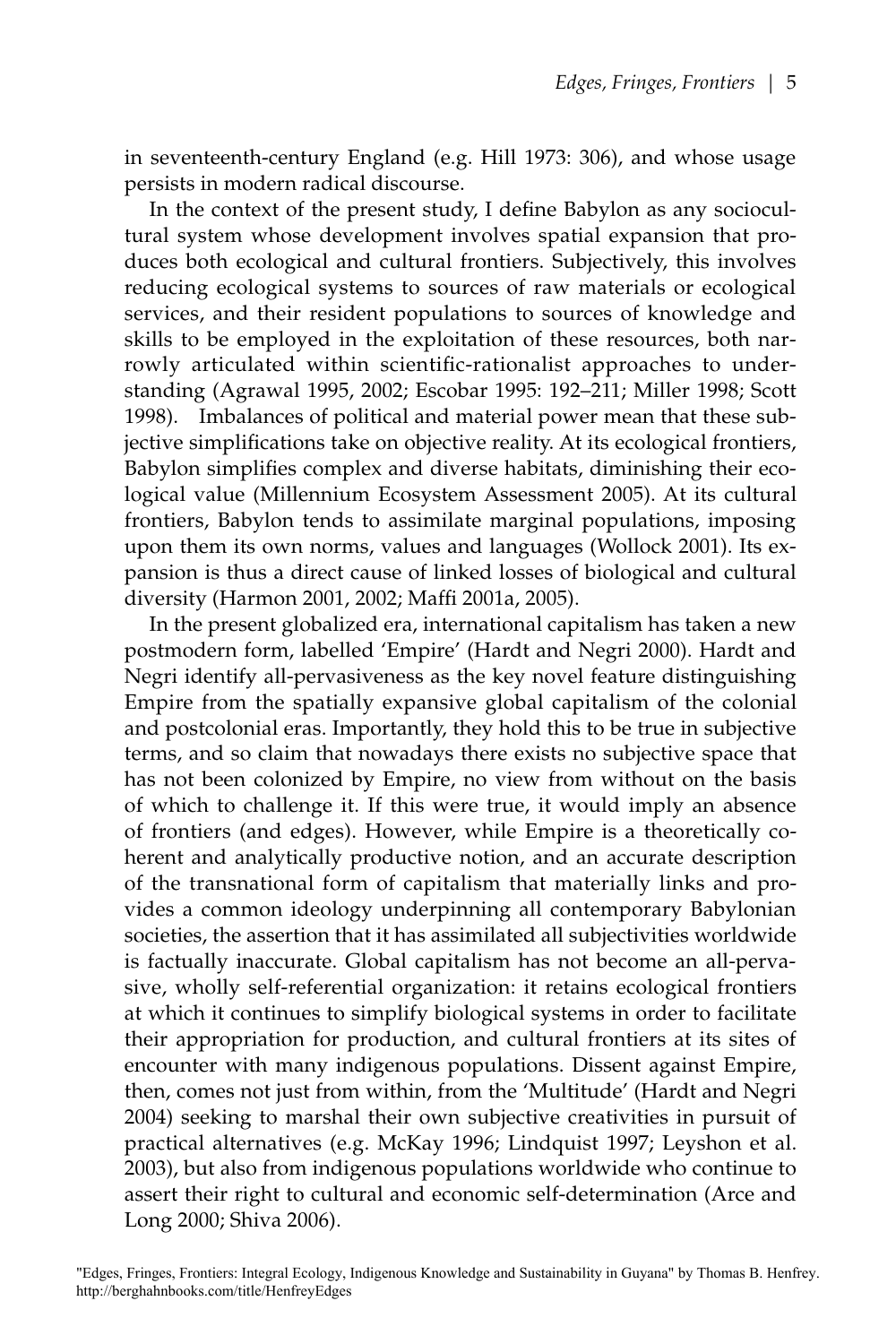I make this assertion the basis of a definition of indigenous that, whether or not it has any useful application elsewhere, I will employ in the present work. Indigenous populations I thus define as those that remain outside the scope of Empire or, more specifically, free of Empire's exertion of biopower (Hardt and Negri 2000: 22–30): having retained independent control over their biological and social production and reproduction, being therefore economically, culturally and – at least at a local level – politically autonomous, and, crucially, maintaining subjective and intersubjective independence, or in other words continuing to produce characteristic and distinctive structures of meaning, regardless of whether or not these incorporate influences from Empire.

While Empire's relationship with its constituent subjects is one of immanence (Hardt and Negri 2000: 325–32), that with populations outside its productive and symbolic control is in most respects colonial rather than imperial.<sup>2</sup> Analysis of such encounters requires a conceptual framework that retains space for viewpoints disembedded from and external to the system. Empire's relationship to diversity is different from that of Babylon: rather than undermining it, it seeks to put its own service via its control of 'biopolitical production' (Hardt and Negri 2000: 22–41). The consequent inclusion of some indigenous populations in Empire's global political community is to be celebrated (Wilmer 1993), but this hard-won and important victory is nonetheless only partial, being contingent upon an implicit ideological consent to Empire that undermines the notion of indigenous employed in the present work (see also Benjamin and Tiessen 1993).

Particularly in the light of climate change, concern over environmental sustainability has opened up new discursive spaces that are potentially transformative of global politics and economics (Hulme 2009; Jackson 2009) in ways favourable to previously subaltern perspectives. This book seeks to advance the case that these perspectives – including those of indigenous groups directly responsible for the ecological consequences of their own productive activities – represent alternatives to a politically dominant set of subjectivities that are the source of loss of biological and cultural diversity, and the only existing basis for reversing this.

Babylon's evident inability to produce anything but ecological frontiers appears somewhat paradoxical, especially when contrasted with fringe-producing indigenous societies lacking both Babylon's technical means and any emic equivalent for the concern with environmental conservation that has achieved such prominence in recent decades. The term 'conservation' has no recorded parallel in any non-European language (Alcorn 1993) and must, at the very least, be redefined if it is to have any genuine cross-cultural validity (Berkes 2003).<sup>3</sup> However, and documented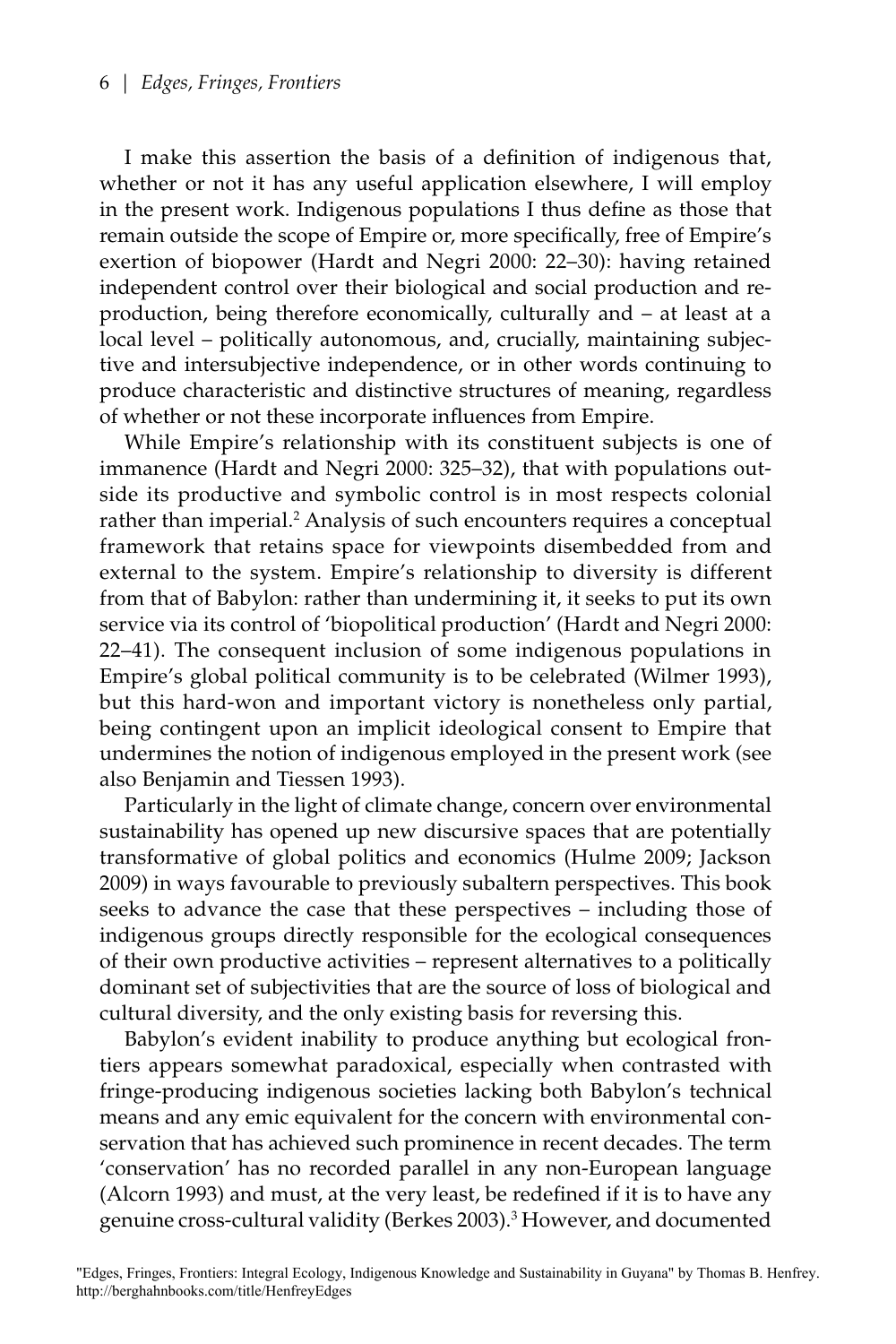examples to the contrary notwithstanding, the majority of areas inhabited and used by such peoples are – or at least were prior to their encounter with Babylon – biodiverse and ecologically healthy (Vickers 1991; Sponsel 1995a, 1997; Barbosa 1996). In many cases, this ecological richness is at least partly anthropogenic (e.g. Posey 1985; Balée 1989, 1993; Fairhead and Leach 1996; Pyne 1998; Yibarbuk et al. 2001). Multiple clear ethnographic demonstrations exist of the ability of traditional resource users, lacking strong centralized organization and using only very simple material technologies, to solve complex ecological management problems so far intractable to Babylonian science (e.g. Johannes 1998a; Berkes 1999: 111–126), despite the huge quantities of financial, technological and intellectual capital the latter nowadays invests in environmental management. Evidence of capacities for ecological manipulation by indigenous populations, along with counterexamples of ecologically destructive behaviour (e.g. Janetski 1997; Penn 2003), allows us to dismiss claims that indigenous maintenance of biodiversity is incidental, resulting from a lack of technical capacity to damage the environment (Alvard 1995, 1998; Esbjörn-Hargens and Zimmerman 2009: 298), as factually incorrect (Berkes 2008).

Why then, if many indigenous populations can produce fringes, can Babylon produce only ecological frontiers? Modern anthropological research on traditional ecological knowledge has provided significant insights, and the present work builds on this in its examination of the parallel factors at work in the production of fringes and cultural edges. This examination is based largely around a case study of Wapishana Amerindians in Guyana.

Certain features of this case make it an exemplary illustration of the argument of this book, which I summarize as follows. Wapishana people inhabit, use and manipulate ecological edges, interacting with them as fringes thanks to a composite ecological epistemology more complex – in a very specifically defined sense – than a Babylonian ecology that can be meaningfully caricatured as scientistic, technocratic and an instantiation of programmatic rationalism. Application of a similarly complex perspective to their engagements to date with colonial, national and international society has allowed them, thus far, to negotiate these engagements predominantly as cultural edges, at which material and informational exchanges enhance cultural diversity, both among the Wapishana themselves and within the system as a whole. Babylon, in contrast, applies to both ecological and intercultural relations a less complex perspective, inadequate for the navigation of complexity in either ecological or sociocultural systems. The dominance of the Babylonian perspective produces neither edges nor fringes, only frontiers. The theoretical study advanced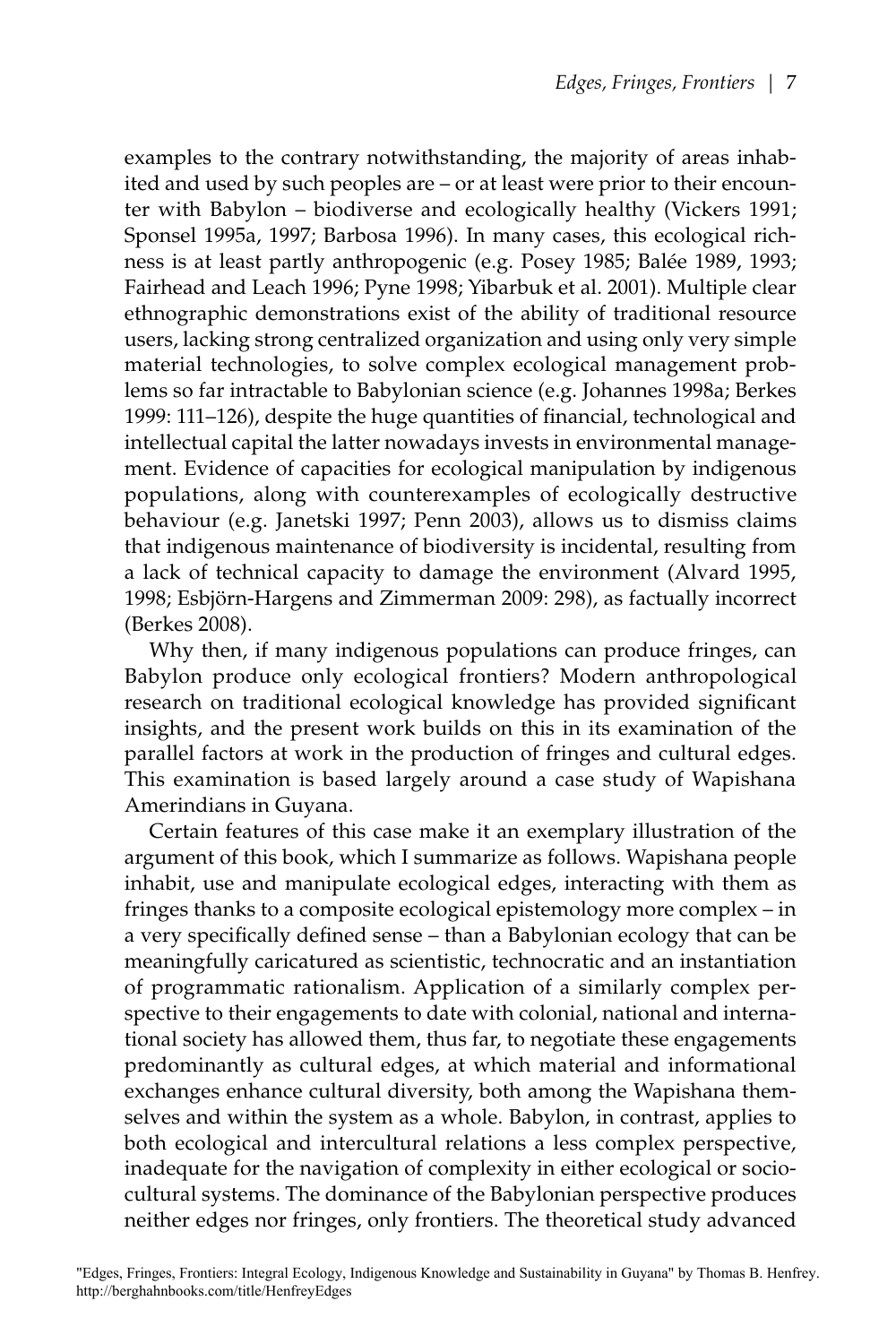in this book is thus an examination of the dynamic interrelationship of mind and nature (Bateson 1979; Guattari 2000), and the links between biocultural diversity (Maffi 2001b, 2005) and social-ecological resilience (Berkes and Folke 2002; Berkes et al. 2003).

The following three sections provide a broad overview of the case study around which I will make this theoretical argument, in terms of cultural ecology ('Wapichan Itaodaza Sannao'), ethnohistory ('Cultural Edges in Wapishana History'), and the accelerating integration with national and international economic systems that Wapishana people in southern Guyana were experiencing at the time of fieldwork ('Cultural Edges in Recent History'). Later chapters expand on all of these. To summarize, Wapishana people, resident across a major ecological edge, manipulate their habitat in a range of ways, both intentional and unintentional. The broad outcome of these manipulations – with some exceptions of detail – is consistent with the model of the fringe at which partial domestication of a habitat contributes to increased levels of ecological complexity. Historically, largely due to geographical remoteness, Wapishana interactions with Babylon have taken the form of a cultural edge, at which cultural interchange has tended to enhance rather than diminish social-ecological resilience, and with it the capacity to maintain a productive ecological fringe. From the 1990s onwards, increased intensity of interactions with the Guyanese state and with international actors mediated by it have begun to threaten the ability of the Wapishana people to maintain control over processes of cultural interchange, which risk assuming more frontier than edge characteristics.

#### **Wapichan Itaodaza Sannao: On the Edge of the Forest Zone**

The ethnographic data on which this argument is based are the product of field research in the South Rupununi region of Guyana, South America, during 1998, 1999 and 2000. Of a total of eighteen months in the Rupununi, the majority was spent in the Wapishana village of Maruranau, with small amounts of time in other villages. Biogeographically, the area is part of Greater Amazonia. The Takutu River, which drains the western part of the Rupununi Savannah and forms the southwestern border between Guyana and Brazil, feeds via the Rio Negro into the Amazon itself. Rivers and creeks in most of the area settled and used by Wapishana people in Guyana run north and east, eventually reaching the Essequibo, Guyana's largest river. Although not part of Amazonia proper – the catchment of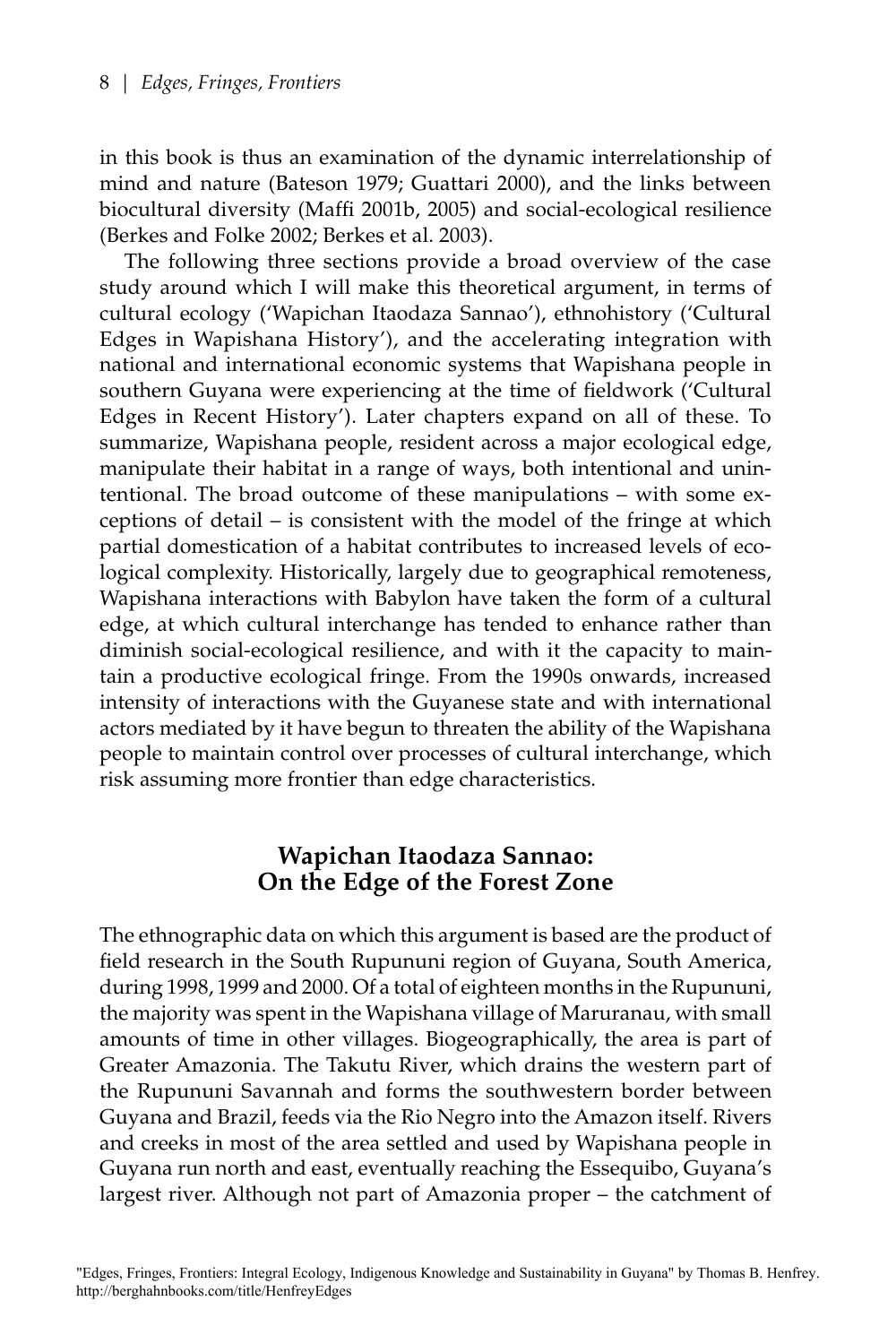the Amazon River itself – they are part of Greater Amazonia, the broader block of continuous forest within which the Amazon basin lies.

Greater Amazonia, despite the depredations it has suffered in recent decades, remains the world's largest intact tropical forest block, and in the misleading terminology employed by Babylonian conservation, one of the planet's major remaining wilderness areas (Mittermeier et al. 2003). Guyana's Wapishana population, somewhere over seven thousand in number in 1998,<sup>4</sup> having increased at a healthy rate throughout the second half of the twentieth century (Forte and Pierre 1994: 11–12; Henfrey 2002: 68), predominantly inhabits the forest's boundary with the southern part of the Rupununi Savannah, an extension of the larger Rio Branco savannah of northern Brazil eastwards into Region Nine of Guyana (Hills 1968: 36, 39; 1973: 351). Wapishana settlement spans a variety of habitat types within this ecotone – edges within edges – while ecological fringes associated with Wapishana resource use in turn generate spatial and temporal edges at finer scales.

Most of the main Wapishana settlements east of the Takutu lie on a broad arc marking the boundary between the savannah and several ecologically distinct types of adjacent forest (see Figure 8.1). To the north, Sand Creek, Rupunau and the mainly Makushi village of Shulinab are located in the southern foothills of the Kanuku Mountains. The Kanukus themselves incorporate a number of ecologically distinct altitudinal zones (Parker et al. 1993), all exploited to some extent by residents of these villages. The 'East End' villages of Shea, Maruranau and Awarewaunau are at the edge of the forests of the Kwitaro River basin, their zone of use extending east into the Rewa and Upper Essequibo basins. To the south, adjacent to the forests of the Kujuwini River, are Aishalton, Karaudanawa and Achiwuib.

Several other villages lie further from the main forest block, but adjacent to forest fragments in the savannah. The transition between forest and savannah is not abrupt, but extends over a broad area, including patches of savannah in the forest, gallery forests along savannah creeks, wooded hillsides and 'bush islands'. Bush islands are patches of forest in the savannah, ranging from tens of metres to several kilometres in breadth. Their origin is obscure, but appears to involve several interconnected factors, quite possibly including anthropic manipulation (Salisbury 1968: 12–13; Hills 1973: 353–356). Several Wapishana settlements, notably Sawariwaunau and Katoonarib (whose name derives from the Wapishana term for these formations, katoonari),<sup>5</sup> rely on them for agriculture (Cook 1968). Wapishana settlement, then, straddles the transition zone between savannah and forest, taking advantage of the ecological properties of both habitats and of the ecotone itself (see also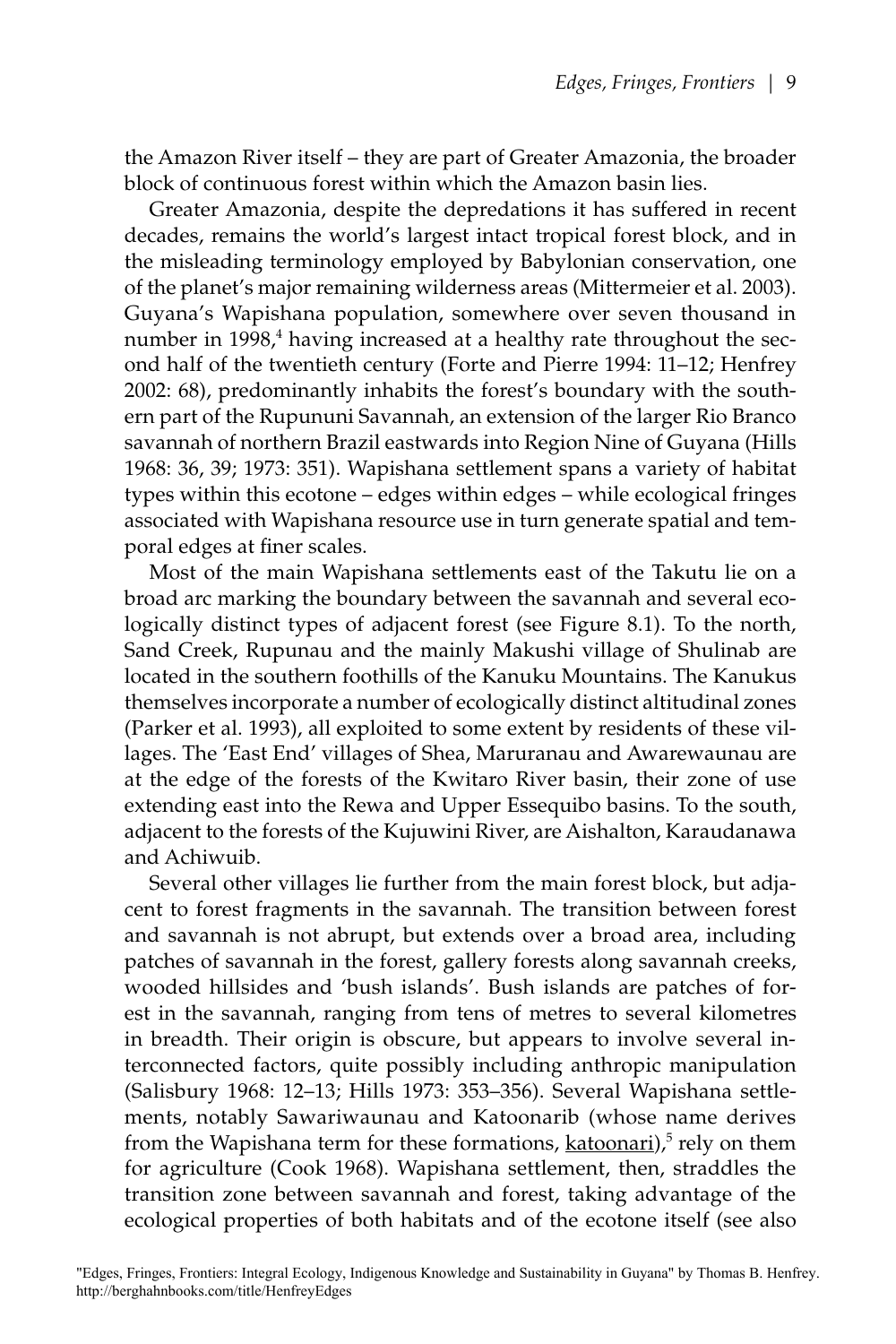ARU 1992: 4–5; Potter 1993: 2; cf. Butt 1977: 3 on Akawaio people in western Guyana, and Moran 1993: 118 for Amazonia in general).

Roughly speaking, and emphasizing the most important feature of this pattern, people reside on the savannah and farm in the forest. Almost all families have their main residence on the savannah, which is considered both healthier to live in than the forest and to provide better views. The homestead is the site of some cultivation, usually minor, notably of fruit trees, of which every house has at least one or two, and some several dozen. Some people plant medicinal and other useful plants in small homegardens. Vegetable cultivation in these homegardens has in recent years become an increasingly common activity, a result of coastal influences and agricultural extension work by foreign non-governmental organizations (NGOs). Some Wapishana people are actively investigating possibilities for increasing the scope of savannah agriculture. However, the need to fence gardens against domestic livestock and the low fertility of savannah soils, long since identified as the major barrier to agricultural productivity on the savannah (Rutherford 1956; Salisbury et al. 1968), continue to limit its importance. For production of cassava and other staple plant foods, Wapishana cultivators predominantly rely on long fallow swidden agriculture based in the forest. The typical daily routine consequently involves a walk of several kilometres between house and farm, across the boundary of forest and savannah. The regular crossing of this boundary and its designation as itaodaza ('bush mouth' in Creolese), one of a fairly small number of terms for ecological zones in the Wapishana language, symbolize and reflect the importance of the ecotone in Wapishana life. Most families keep a second house in the forest near the farm, a base for extended stays during busy periods in the agricultural calendar and school holidays. Many also have hunting and fishing camps deeper in the forest. These secondary forest dwellings, especially those at the farms, are the sites of much of daily life. Wapishana settlement thus encompasses not just the main village sites on the savannah, but is a constant traversal of the forest-savannah ecotone (cf. Ellen 1978: 26).

While the house/farm distinction is fundamental, it by no means exhausts the ways in which Wapishana people take advantage of the ecological differences between forest and savannah. Some activities predominantly take place in one or the other. Domestic animals roam free in savannah areas in and around the village. Its greater range of undomesticated species makes the forest more important for gathering both plant and animal products, but the savannah harbours some key resources. Most important among these is the palm referred to in Creolese as etai, *Mauritia flexuosa*, scarce in the forest but abundant along savannah creeks,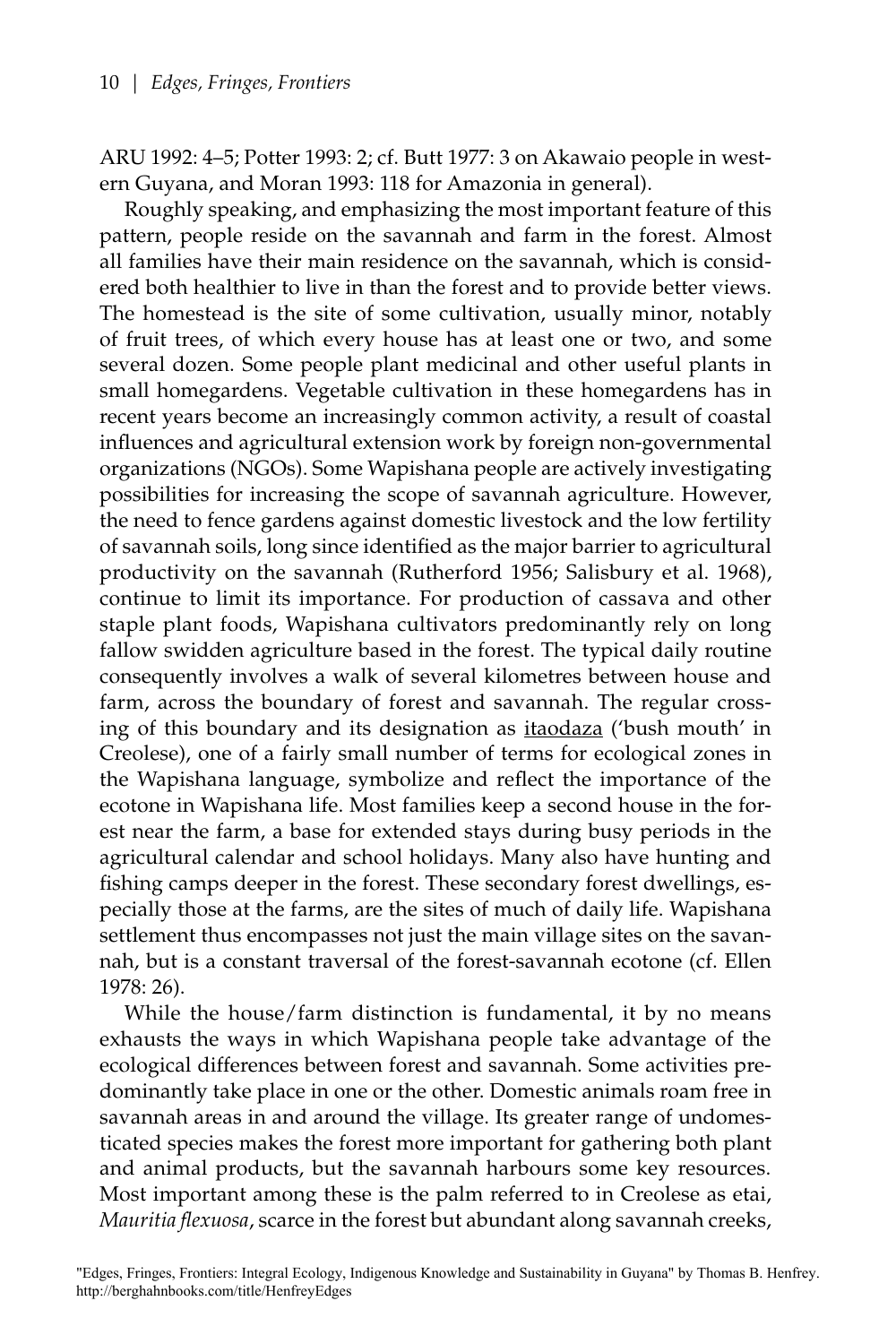the source of raw materials for roof thatch and many craft products in addition to an edible fruit. Bush islands and gallery forests provide shade for animals as well as materials such as firewood for savannah homesteads, and many other useful species occur predominantly or solely in these habitats or the open savannah (see also Salisbury 1968: 13).

Wapishana people often speak figuratively of going to the forest to hunt and the savannah to fish. In truth, each habitat supports both activities, although the potential of each is different. The forest supports game animals in greater diversity and number, and is the site of most hunting, whether opportunistic in the course of other activities such as travel to and from the farm, or on extended trips to the forest undertaken mainly for that purpose. The savannah includes game species rare or absent in the forest, including the white-tailed deer (*Odocoileus virginianus*). Others are found in both habitats, but differentially available in each. Agouti (*Dasyprocta agouti*), laba (*Agouti paca*) and naked-tailed armadillos (*Cabossous unicinctus*) inhabit gallery forests along savannah creeks, but are forced onto higher ground on the open savannah by rainy season floods, making them easy targets for hunters. Laba also occupy riverbanks in the forest, but in that habitat are easier to locate during the dry season, when hunters walk the beds of shallow creeks by night, using battery-operated torches to reflect their eye-shine.

Hunters also exploit the movement of animals across the forest–savannah boundary, most dramatically that of white-jawed peccaries (*Tayassu pecari*), favoured prey of the Wapishana hunter. During the rainy season, peccary herds emerge from the forest in search of etai fruits. Herds are commonly over one hundred in number and anyone spotting the animals or their tracks on the savannah immediately rushes to spread the word, leading to the participation of the entire village. These group hunts can be spectacular events, and some have become part of local legend, still talked about years or even decades later.

Riparian habitat is another major ecotone, used not only for fishing but also for hunting aquatic and semi-aquatic animals, including various species of caiman and river turtles, iguana (*Iguana iguana*) and capybara (*Hydrochaeris hydrochaeris*)*.* Like the savannah, large rivers are open areas that can provide hunters with opportunities to spot and shoot animals on the banks or while crossing. Animal foods gathered at the riverside include crabs and the eggs of turtles and iguanas, which dig nests in sandy riverbanks. Fishing takes place in lakes, ponds, major rivers and smaller creeks in both the forest and the savannah.

The location of rivers and creeks is another important factor in Wapishana settlement. Sand Creek and Rupunau are both at the confluences of major rivers. Sawariwau and Katoonarib are close to the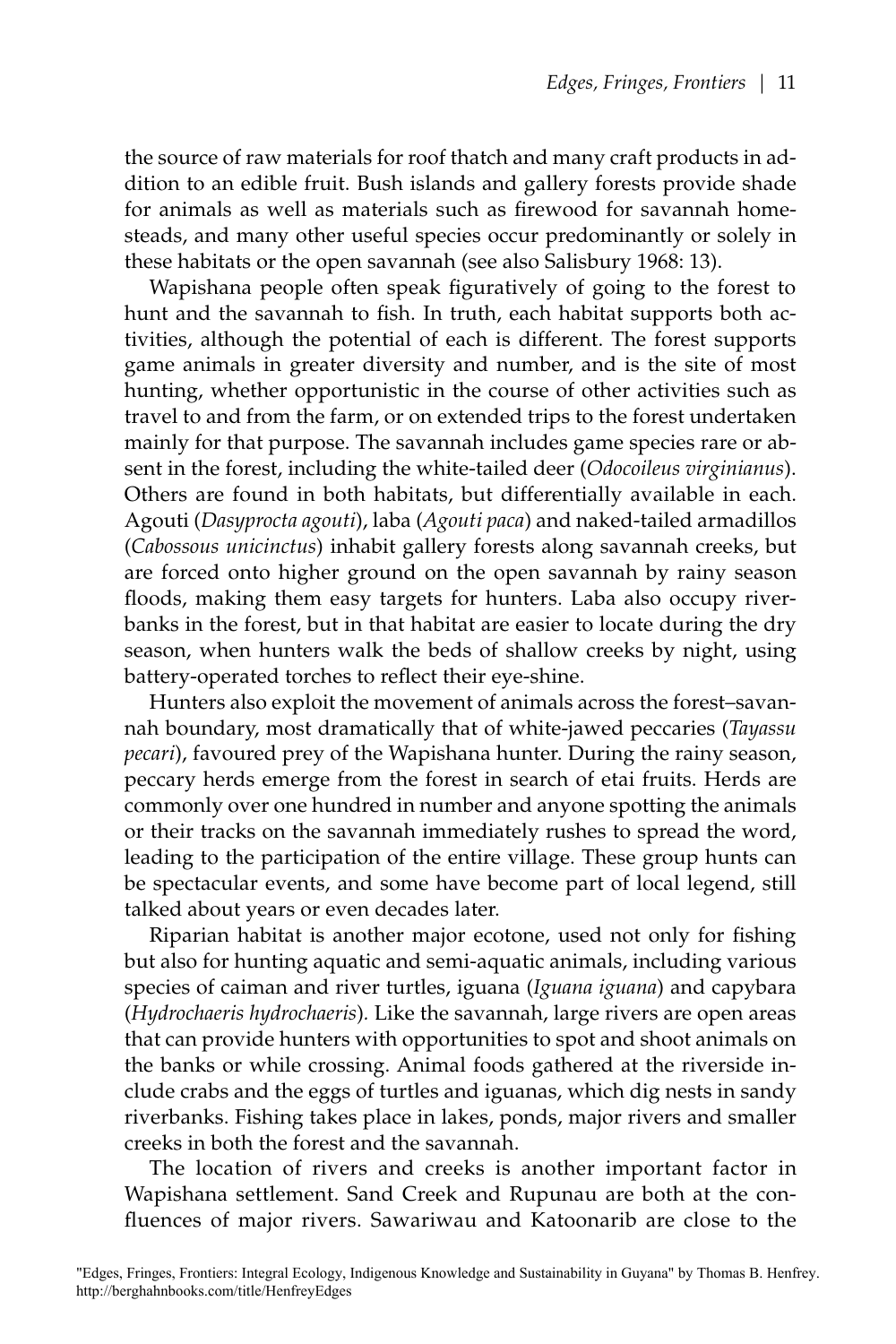Rupununi River and Sawariwau creek. Apart from the upper reaches of the Rupununi, where Karaudanawa is located, there are fewer major rivers in the Deep South. The most important fisheries for these villages are in deep forest, on the Kwitaro and Kujuwini Rivers or their major tributaries, where many residents maintain hunting and fishing camps as secondary or tertiary residences.

While there is little evidence for intentional or active Wapishana management of the forest–savannah boundary, it is manipulated during subsistence in various ways, many of which create edges on smaller spatial scales. The net effect seems to be ecologically beneficial. At least some bush islands appear to have their origins in human activities (Salisbury 1968: 12–13). A study of satellite images over several decades showed the forest not to be receding in any area settled by the Wapishana, and advancing into the savannah at one site north of Shea (Eden 1986). Residents of Maruranau showed me areas where forest cover has extended within living memory and appears – to their view – still to be doing so. On the other hand, one of the few non-Amerindian long-term residents of the South Rupununi reported localized loss of tree cover on many low savannah hills over the past few decades, attributing this to the common practice of setting fires in the savannah.

Wapishana people commonly light fires in the savannah during the dry season. Previous research concluded that this was done to prevent dry season wildfires (ARU 1992: 3; cf. Pyne 1998; Sponsel 1998: 384–385; Berkes and Folke 2002: 130–133; Scheffer et al. 2002: 207). Wapishana informants in the present study reported other practical advantages, notably reducing cover for poisonous snakes and promoting growth of young shoots palatable to grazing livestock. On the other hand, some expressed concern about possible negative consequences, including lower etai recruitment resulting from fire damage to seeds and young trees, with secondary effects on the hydrology of creeks whose lining of palm groves has been depleted in this way.

Fire is set in a more controlled fashion as part of the agricultural cycle, in the annual burning of swiddens. This creates spatial edges around farms, as do clearings maintained on a longer-term basis around secondary dwellings in the forest, many of which are planted with fruit trees. Succession in abandoned farms creates temporal ecotones (Posey 1998) whose composite effect is to increase the physical heterogeneity, structural complexity and biological diversity of the broader zone of transition between forest and savannah. Deeper in the forest, Wapishana hunters occasionally practise a form of trail agriculture (Chapter 6, section 'Overview of Wapishana Agriculture'; cf. Posey 1985), burning dry fallen trees along trails or at hunting camps to create a small space for planting.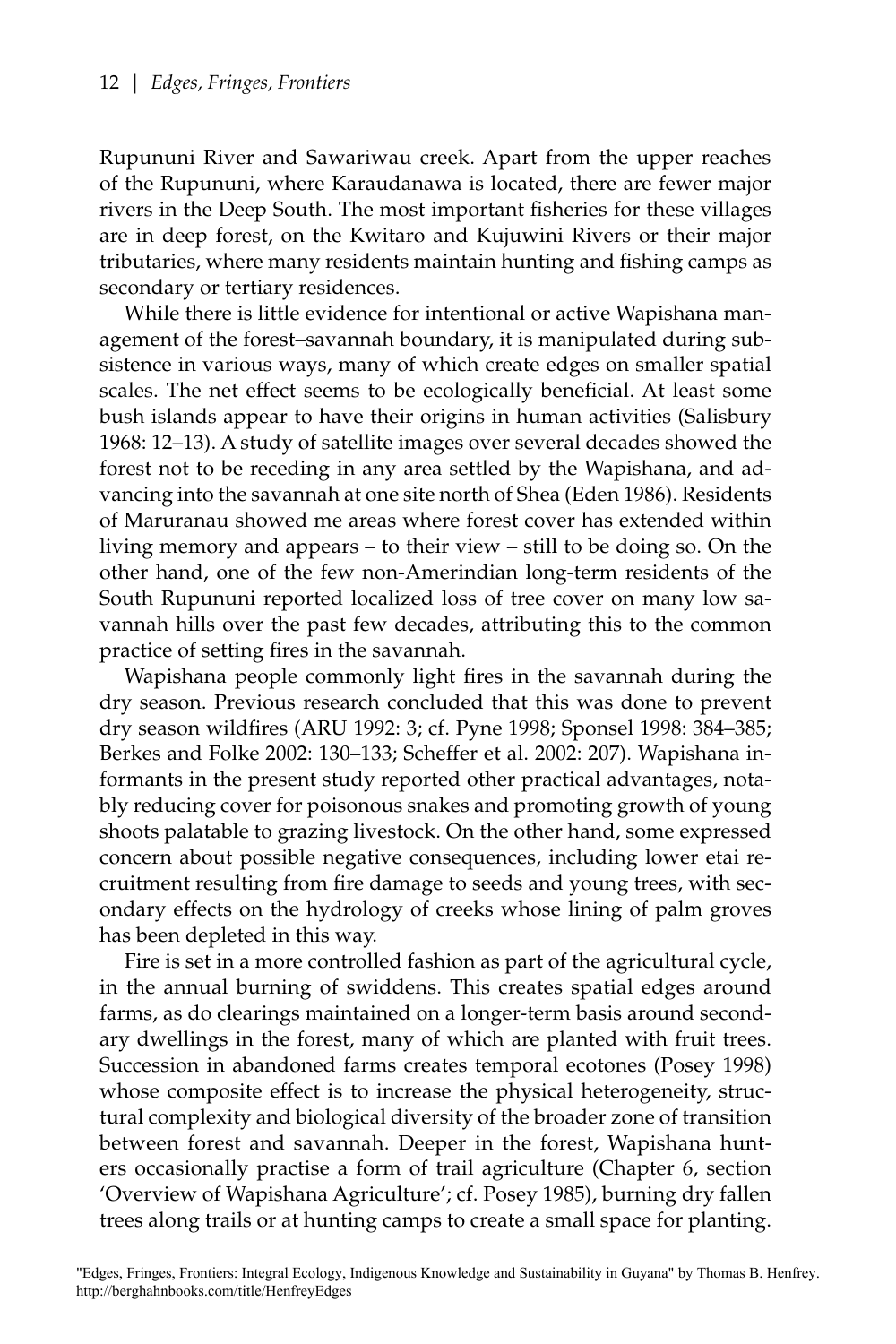Gap and early succession microhabitats in these trail farms, swiddens and fallows attract many species of game animals, including crop predators such as peccaries, laba and agouti, and browsers on herbs and shrubs characteristic of secondary growth, such as tapir (*Tapirus terrestris*) and red brocket deer (*Mazama americana*). Wapishana resource users thus effectively manage the forest-savannah ecotone as a fringe, exploiting, manipulating and enhancing its heterogeneity in a variety of ways.

The area inhabited by Wapishana people in Guyana is also an edge in the important sense of being the furthest extent of persistent human occupation. Heading east into the forest from the South Rupununi, the only permanent human presence is a very small number of isolated Wapishana hamlets. This edge provides further ecological possibilities exploited by Wapishana resource users: the rarely visited Rewa and Upper Essequibo Rivers hold large fish stocks (cf. Berkes 1999: 120–21), and their surrounding forests abundant game, much of it naïve about the dangers posed by human hunters. Preparation for special occasions such as birthdays, weddings or Christmas often involve hunting and fishing trips to these areas to obtain provisions in suitable quantities for a celebratory feast.

Despite their marginal geographical location, which itself appears to be a consequence of missionary activity during the early period of Portuguese occupation in Brazil (Rivière 1963; Chernela 1998), the Wapishana have not been isolated from broader society. Contemporary influences of global political and economic systems, which provide the major context for the present study, are unprecedented in their intensity. However, the activities of politically dominant non-Amerindian populations have affected the Wapishana for the past several centuries and particularly since the onset of continuous, though sparse, European residence in the South Rupununi from the early 1900s. The importance of this in Wapishana history is the subject of the next section.

## **Cultural Edges in Wapishana History: The Early Colonial Period**

It appears that conflict was more prominent than productive interchange in early Wapishana experiences of the frontiers produced by various European colonial powers as they penetrated the interior of South America. Both historical and linguistic<sup>6</sup> evidence suggest that the original Wapishana homeland was along the Uapes River, a tributary of the Rio Negro in what is now the northwest of the Brazilian state of Roraima (Rivière 1963: 115–16). If that is the case, it is likely that they were among the Amerindian peoples affected by the forced resettlement imposed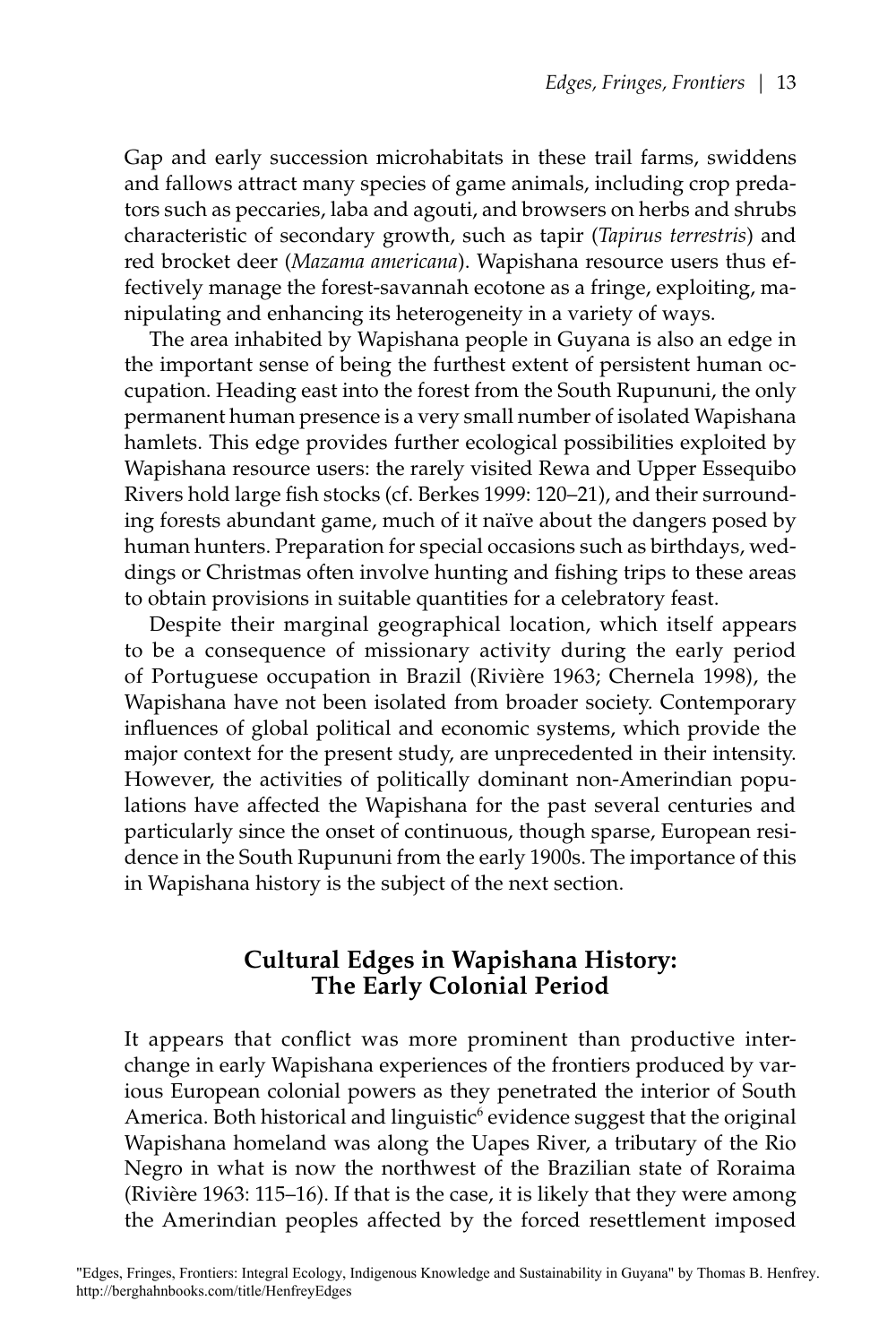by Jesuit missionaries in the area (Rivière 1963: 64–65; Hills 1968: 55; Chernela 1998). Historical records indicate substantial eastward migration of Wapishana people from the Rio Negro region during the eighteenth and nineteenth centuries (Rivière 1966). It thus appears that the original Wapishana migration into what is now Guyana was a flight from activities connected with Portuguese colonialism.

Ethnographic and ethnohistorical evidence gathered by several previous researchers contradicts the claim of archaeologists Meggers and Evans (1965: 23) that the Guianas were a previously uninhabited refuge zone for people displaced by European and intertribal aggression. Crossing the Takutu brought the first wave of Wapishana migrants into a Rupununi region already populated by various Carib peoples, notably the Makushi, whose main present-day territory in the North Rupununi borders that of the Wapishana and who are the numerically dominant group in the South Rupununi village of Shulinab. An early colonial despatch from the eighteenth century reports the Makushi and Wapishana to have been at war, but later reports indicate that they had settled peacefully in mixed villages through the North Rupununi, with intermarriage being common. South of the Kanukus, Wapishana immigrants encountered and intermarried with prior residents of several groups, notably the Atorad, Taruma and Paravilhana (Im Thurn 1883: 170–71; Harris and de Villiers 1911: 616–19; Farabee 1916: 428, 1918: 131–36; Rivière 1963: 260–61; Butt Colson and Morton 1982: 221); genetic studies confirm genetic exchange with Makushi and other groups, as well as low levels of gene flow with non-Amerindian populations (Neel et al. 1977; Salzano et al. 1980). By the middle of the twentieth century, the Atorad, Taruma and Paravilhana had either vanished or were disappearing as distinct groups (Roth 1929: IX; Peberdy 1948: 18), remnant populations in many cases being incorporated into the now-dominant Wapishana, among which tiny numbers of Atorad and Taruma speakers survive today.

While both Wapishana and Atorad, which according to contemporary Wapishana speakers familiar with both languages are mutually intelligible, are languages of the Arawakan family, many of the other groups encountered by Wapishana immigrants into the Rupununi, including the Paravilhana and Makushi, are or were speakers of Carib languages (Gillin 1948: 802–10). Patterns of settlement and social organization I documented in modern Guyanese Wapishana are consistent with those reported in general surveys of the Carib peoples (Butt Colson 1984). Wapishana contact with these groups having been as much assimilative as confrontational, it is almost certain that their adaptation to their new environment was both social and ecological, strategies for life in the ecotone being learnt from these prior residents. Certainly, Wapishana cultural ecology is well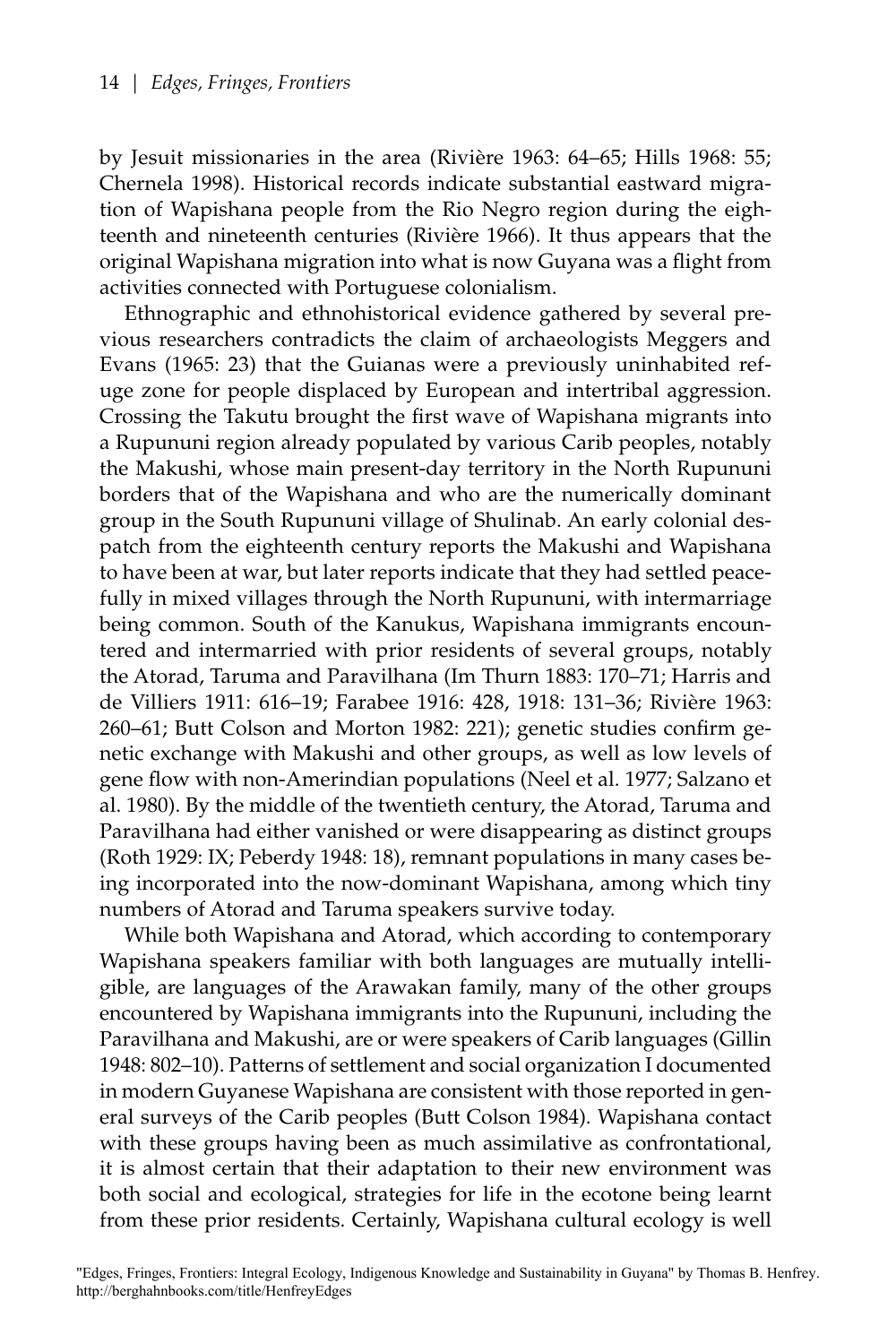adapted to the ecotone habitat, a marked contrast to the situation of many Amazonian populations suffering postcontact displacement from their native forests into the central Brazilian savannahs (Moran 1993: 125–26). It also shows marked variation – practical and linguistic – from place to place, reflecting the variety of distinct ecological conditions encompassed by present-day Wapishana settlement in Guyana.

From the fragmentary historical and ethnohistorical information available, intercultural contact resulting from Wapishana immigration into the South Rupununi appears to have had elements of frontier as well as edge. Several languages have disappeared, or are on the verge of doing so, and have been replaced by Wapishana as a single dominant language. The Wapishana language itself has changed in the process and exhibits substantial dialectical variation across its range.

The Wapishana have not only exploited the political boundaries established by the colonial powers, they actively and creatively participated in their definition. Evidence of Wapishana and Atorad witnesses was crucial to the resolution of a dispute between Britain and Brazil over the location of their border in the savannahs, and to its eventually being located at the Takutu River rather than the Rupununi (Rivière 1995: 37–38, 67, 174). Movement and links across the Brazil–Guyana border, which divides the homelands of the present-day Wapishana, have thus been a persistent feature of Wapishana life throughout postcontact history. The border remains significant up to the present day.

The major current trend is labour migration to Brazil, a result of dissatisfaction among many young Guyanese Wapishana with the limited options, largely based around more or less traditional subsistence lifestyles, available within their own villages and the scarcity within southern Guyana of the opportunities for wage labour most crave as an alternative. The high volume of emigration among young adults reported in previous research (ARU 1992: 52–53) had, if anything, increased by the time of this study a decade later, young adults being entirely absent in some villages. Some move seasonally or return after several years' absence to settle down and raise families in their home villages. Others leave young children in the care of grandparents, send remittances and visit during holidays.

Many older Wapishana are greatly concerned about the effects of labour emigration, whether to Brazil, Georgetown or the mining areas of western Guyana. Most emigrants find only menial work as labourers or domestic assistants; some become involved in crime and gang violence. Separation from family, loss of local knowledge, and isolation from the systems of social and material exchange underlying subsistence production are among the most serious reported consequences. Through human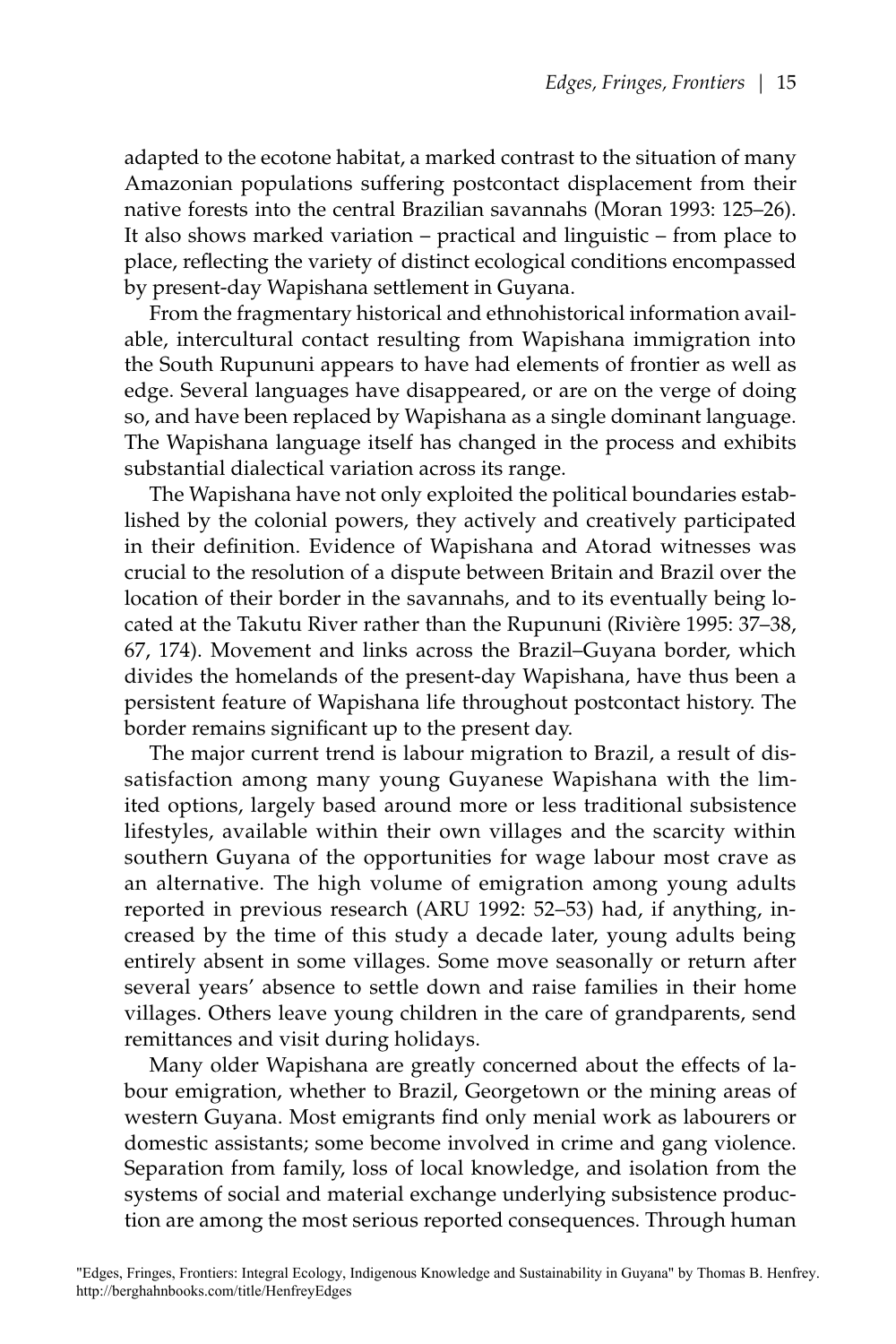mobility and lifestyle choice, the frontier with Brazil's cash economy extends far beyond the country's direct territorial reach. Similarly, emigration of young adults to mining areas elsewhere in Guyana extends the social impact of the internal frontier far beyond its physical boundaries, whose presence in the South Rupununi was until fairly recent times only weakly felt.

Although British colonial despatches from the mid 1700s occasionally mention the Wapishana, sustained contact began only towards the end of the nineteenth century with the first settlement in the South Rupununi of cattle ranchers of European descent (Baldwin 1946: 36–39). Cattle ranching remained the major external influence on Wapishana life throughout the twentieth century, most notably in the form of the Rupununi Development Company (RDC) (Brock 1972; Turner 1972). The RDC's grazing lease dominates the central part of the savannahs, while the main ranch house at Dadanawa and various outstations scattered around its periphery remain key focal points for travel and the provision of limited infrastructure.

The other major non-Amerindian influence on Wapishana life in the twentieth century was the church. Sustained missionary activity in the Rupununi began in the 1920s with the tireless efforts of Jesuit priest Father Cary-Elwes (Bridges 1985). Mainly as a result of his influence, most professed Christians among the present-day Wapishana self-identify as Roman Catholics. There are some exceptions: one village is dominated by Seventh-Day Adventists, and several minor Christian sects, mostly North American evangelical missions, also have small followings. All villages have churches, most of them served by a Wapishana Jesuit preacher stationed in Maruranau. The closest permanent outpost for the Catholic Church is otherwise the mission station founded by Cary-Elwes at St Ignatius, near Lethem. Priests from the main mission in Georgetown normally visit the villages once a year around Christmas time.

Another key missionary activity was the founding of mission schools, which have now become state-run primary schools teaching the standard Caribbean curriculum. Although attendances are in many cases erratic, most children thus experience several years of Western-style education. As a result, English is universally spoken, usually as a second language, among all but the very old and very young. While schools were originally staffed exclusively by Lokono Arawak teachers from the Moruca River area in northwestern Guyana, the majority of teachers are nowadays native Wapishana speakers living and working in their home villages. Along with community health workers, the other state employees in the region, and those involved in the cattle trade as either employees or stockholders, teachers are among very few people with reliable access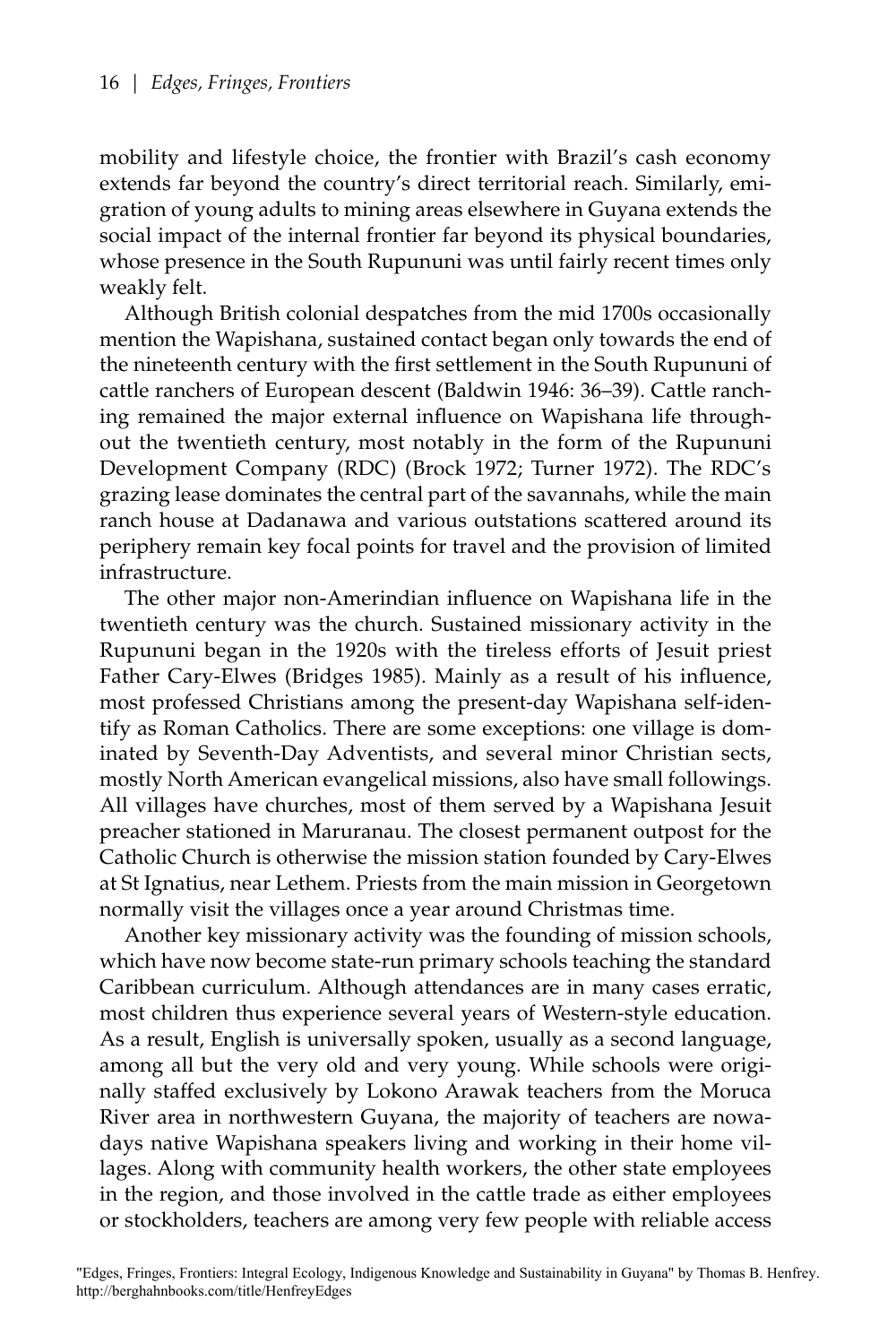to a monetary income and hence an important site of connection with the national economy.

For much of the twentieth century, the major point of access to the cash economy for the people of the South Rupununi was the collection of balata, the dried latex of the bulletwood tree (*Manilkara bidentata*)*.* Life history data shows that at its height, the balata trade employed the vast majority of Wapishana men, either directly as bleeders or in associated services such as transportation or provision of goods. Over periods of up to several months per year in the forest in these capacities, many men accumulated knowledge of forest ecology and bushcraft beyond that acquired through subsistence activities alone. Many also worked with non-Wapishana Guyanese, making the balata industry an important site of intercultural exchange of forest knowledge. For example, former balata bleeders reported that Afro-Guyanese colleagues had taught them to make tea from the bark of the locust tree (*Hymenaea coubaril*). I also documented this usage among Lokono Arawaks, whose proximity to Afro-Guyanese and Indo-Guyanese settlement and long history of economic integration and intercultural exchange have led much of their forest knowledge to be transferred to coastal populations (see also Forte 1995). Accounts of Wapishana bleeders suggest that at the height of the balata trade, virtually the entire Guyanese interior functioned as a de facto forest reserve dedicated to its collection. Although its ecological and social consequences have not been thoroughly documented, its cessation in the 1980s, by which time balata had been largely superseded by cheaper petrochemical alternatives, lost the Wapishana an important source of cash income, which has not been substituted and remains sorely missed. Many Wapishana people have also worked as trappers, capturing live animals for the international pet trade (Edwards 1992). This remains an important seasonal source of income in some villages, but lack of demand meant that by the late 1990s, the trade had in many places largely or entirely ceased.

Although it would be inaccurate to suggest that external influences upon the South Rupununi have all been entirely beneficial – some modern Wapishana, for example, lament declines in traditional mysticism and other esoteric practices among their Christianized people – their relatively benign nature is demonstrated by the favourable experiences and current situation of Guyanese Wapishana populations compared with those of many other Amerindian groups. Populations have increased steadily throughout the twentieth century, the native language remains the mother tongue for the vast majority of people, and traditional lifestyles and culture remain well established. Until recently, there was little threat of outside encroachment onto their land, a geographically marginal location and lack of interest in natural resources relatively inaccessible to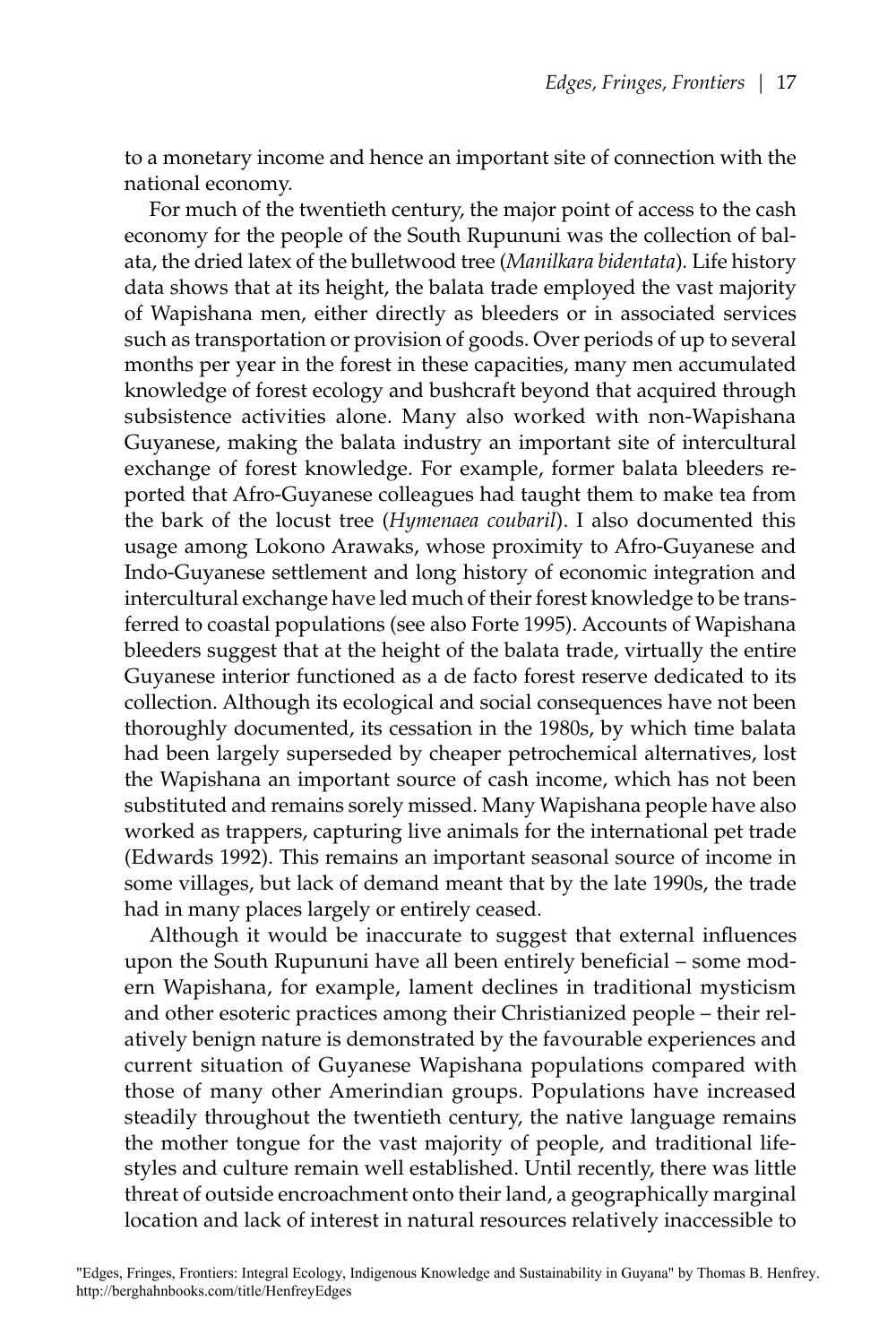large-scale exploitation keeping the presence and influence of outsiders to a minimum, allowing Wapishana people to negotiate the cultural encounter largely on their own terms (Chapter 12, sections 'Cultural Edges in Wapishana History' and 'Locally Determined Development as a Cultural Edge').

## **Cultural Edges in Recent History**

The last decade of the twentieth century brought the Guyanese Wapishana into a turbulent and fast-changing political context. Following the death of post-independence President Forbes Burnham in 1985, the radically insular command economy he had created collapsed (Thomas 1993: 135). Burnham's successor, Desmond Hoyte, called for international assistance to resolve the crisis, leading to implementation of an International Monetary Fund structural adjustment package focused predominantly on attracting foreign investment based on exploitation of the natural resources of Guyana's forested interior, notably timber and minerals. Amerindian communities who had for the most part been fairly isolated under the Burnham regime now found the areas they lived in subject to the attention of commercial interests, leading to unprecedented threats to their security of person, livelihood, society and culture (Colchester 1997).

Guyana did not open its borders only to extractive industries, but a range of other groups with interests in one way or another relevant to its indigenous populations. Particularly importantly for our present purposes, the conservation of Guyana's biotic resources became an issue for the first time. Having largely avoided the loss of forest cover that many other countries had suffered during the 1980s, Guyana's large tracts of undisturbed forest came to the attention of the international conservation community, various elements of which have since started to work in the country.

Negotiating this new encounter with global society, unprecedented in scale and nature, has since been the biggest single challenge currently facing Wapishana people in Guyana, one as full of opportunities as of dangers. As an edge, it offers intellectual and material prospects with the promise of fulfilling local aspirations to enhance quality of life, material standards of living, and the range of socially and culturally sustainable life choices available to young Wapishana people. The potential advantages of being able to share the vast material, technological, intellectual and cultural resources available within the global mainstream are obvious to many. This and previous studies of development needs among the Wapishana clearly indicate a desire to partake of these, to achieve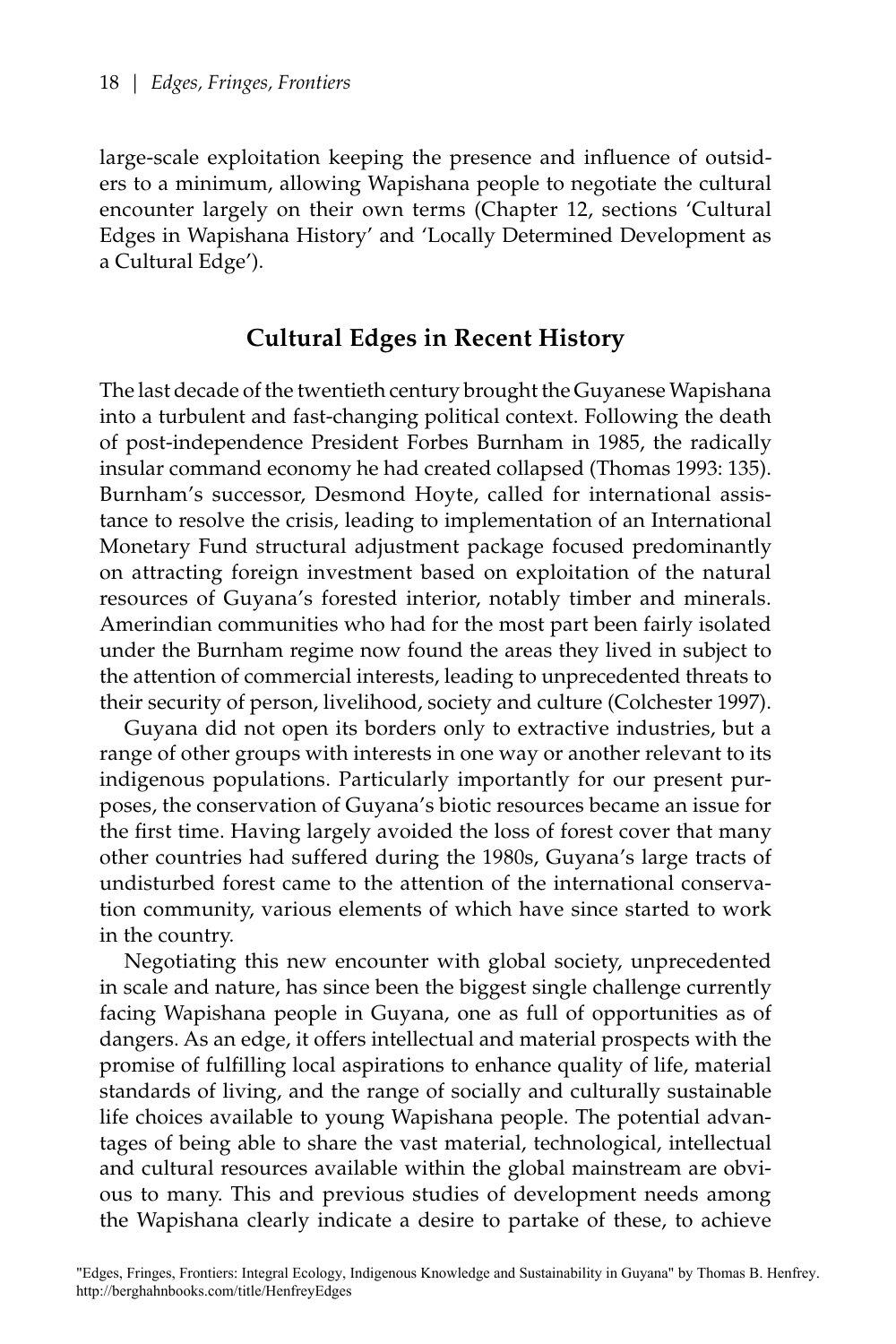higher material standards of living generally and, in particular, to improve standards of transportation, medical care, education and economic opportunity (Tang 1995; see also Chapter 10). As a frontier, it may entail threats as severe as disappearance as a people culturally distinct in any meaningful way.

### **Overview and Summary of Book**

The case study on which this book is based is an analysis of the growing encounter between Guyana's Wapishana population and broader (national and international) political-economic systems during the final few years of the twentieth century. The book's main concern is to examine the prospects for this ongoing encounter to take the form of an edge rather than a frontier. By extension of the argument derived from this case study, it seeks to postulate general conditions under which environmental management and intercultural encounter can maintain and enhance, rather than diminish, ecological and cultural diversity.

The starting point of the argument made in this book is Wapishana ecology, which, in common with those of many other indigenous peoples, engages with nature as a fringe: a mutually enhancing interface of cultural and biological complexity analogous to an ecological or cultural edge. Building upon previous research on the ecological knowledge of traditional resource users and extending it by incorporation into a holistic framework for ecological analysis, it identifies the specific competences, both individual and collective, that allow this interaction to take the form of a fringe rather than frontier. It then shows how Wapishana people have used the same set of basic competences to negotiate previous contact with the national and, previously, colonial societies. As a result, this contact has to date largely enriched rather than diminished cultural complexity or, in the terms used in this book, has tended to have the features of an edge rather than a frontier. This has been possible because a low intensity of interaction has allowed Wapishana populations to negotiate their encounter with Babylon largely on their own terms. Whether this continues to be the case in changing contemporary contexts will be the most important factor determining the outcome of their unfolding encounter with global society.

The implications for conservation and development practice are twofold. First, it strengthens the case for basing initiatives on the existing practices and expressed needs of local populations dependent on biodiversity use for subsistence. The Wapishana have become a particularly pertinent case in point, having over the decade or so since this research was undertaken developed their own plan for the collective management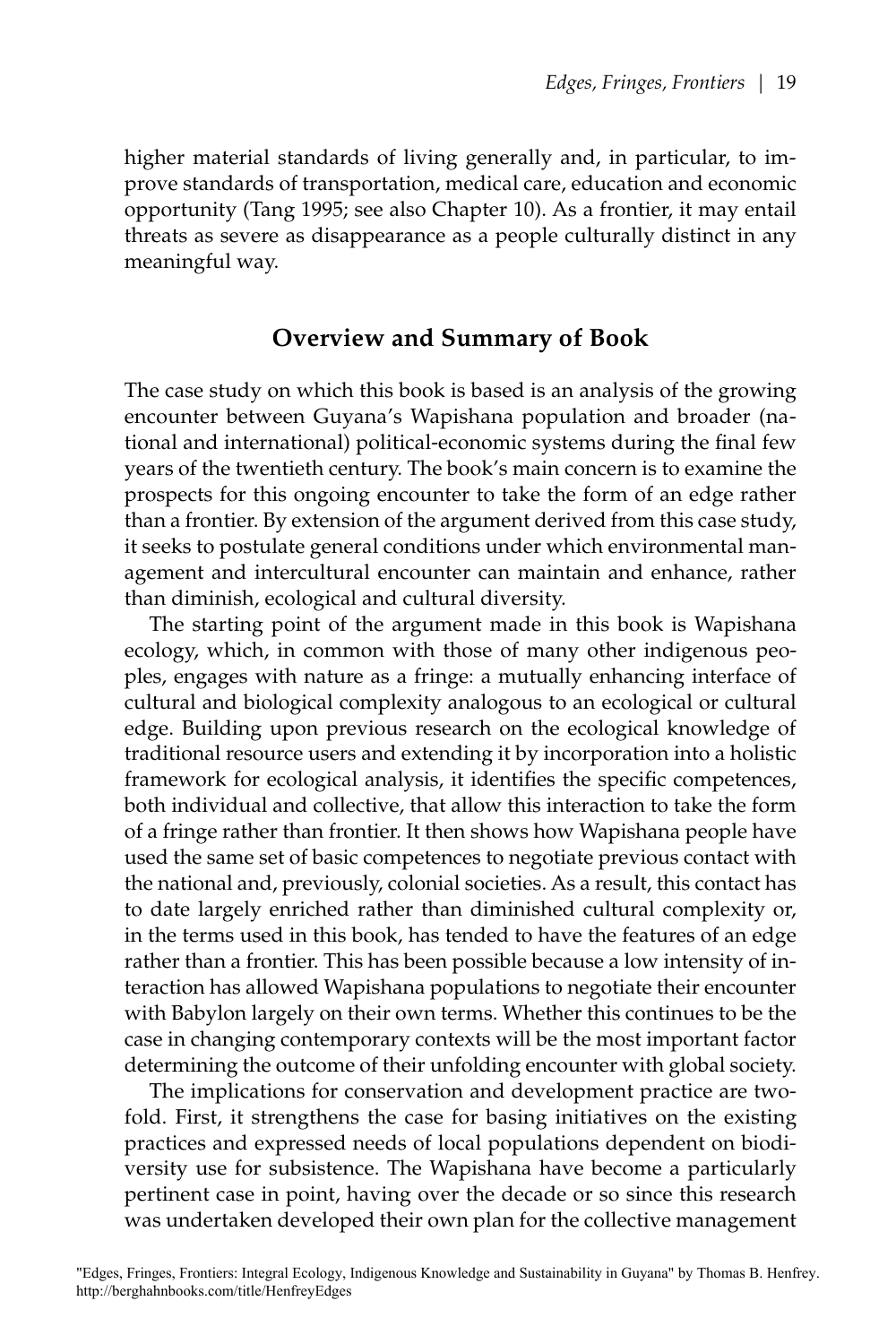of their lands as a forest reserve. Second, it describes a minimum set of conditions necessary for conservation and development interventions to have edge rather than frontier characteristics, or in other words actually to enhance biological and cultural diversity. This depends not on them mimicking indigenous strategies for environmental management, which have developed in narrower and in most respects less complicated contexts than the current global environmental and social crises. Instead, it requires applying existing scientific and technical capacities within contexts designed to emulate the basic structural features, as identified in the analysis undertaken here, upon which the edge characteristics of indigenous environmental and social relations depend.

The chapters that follow are organized into three parts. Part I lays out the theoretical framework on which the analysis of resource use in Part II and that of intercultural contact in Part III are both based. Chapter 2 introduces Integral Theory, a wide-ranging, highly inclusive metatheory drawn from the edges of academia, which provides the starting point and basic architecture for the more focused approach employed here, and Integral Ecology, the specific application of Integral Theory to ecological phenomena. Chapter 3 critically examines the relationship between Integral Ecology and various theoretical currents within Ecological Anthropology that also provide scope for holistic analysis. Chapter 4 builds upon this constructive engagement of Integral Ecology and Ecological Anthropology in outlining a holistic analytical framework specific to the issues with which the present work is concerned. Chapter 5 begins the application of this framework, in the form of a preliminary account of general differences between Babylonian science and indigenous ecological knowledge. Its key point is that the latter is based upon what I refer to as a multilevel environmental epistemology, which articulates several distinct forms of information-processing and decision-making about the environment; this epistemological complexity is essential to the successful navigation of organizationally complex social-ecological systems.

Part II describes this composite environmental epistemology in practice, making the empirical case for the book's central argument that it is the key basis for ecological sustainability in Wapishana resource use and, by extension, in indigenous or traditional resource use in general. Chapter 6 sets out the context in the form of a general, nontheoretical overview of Wapishana settlement and subsistence, particularly agriculture. The following two chapters begin to put this in theoretical context. Chapter 7 introduces the idea of a composite epistemology as a framework for analysis of ethnographic material, describing its manifestations in Wapishana life. Chapter 8 uses the Panarchy metaphor for social-ecological systems as interacting adaptive cycles of growth, stability, release